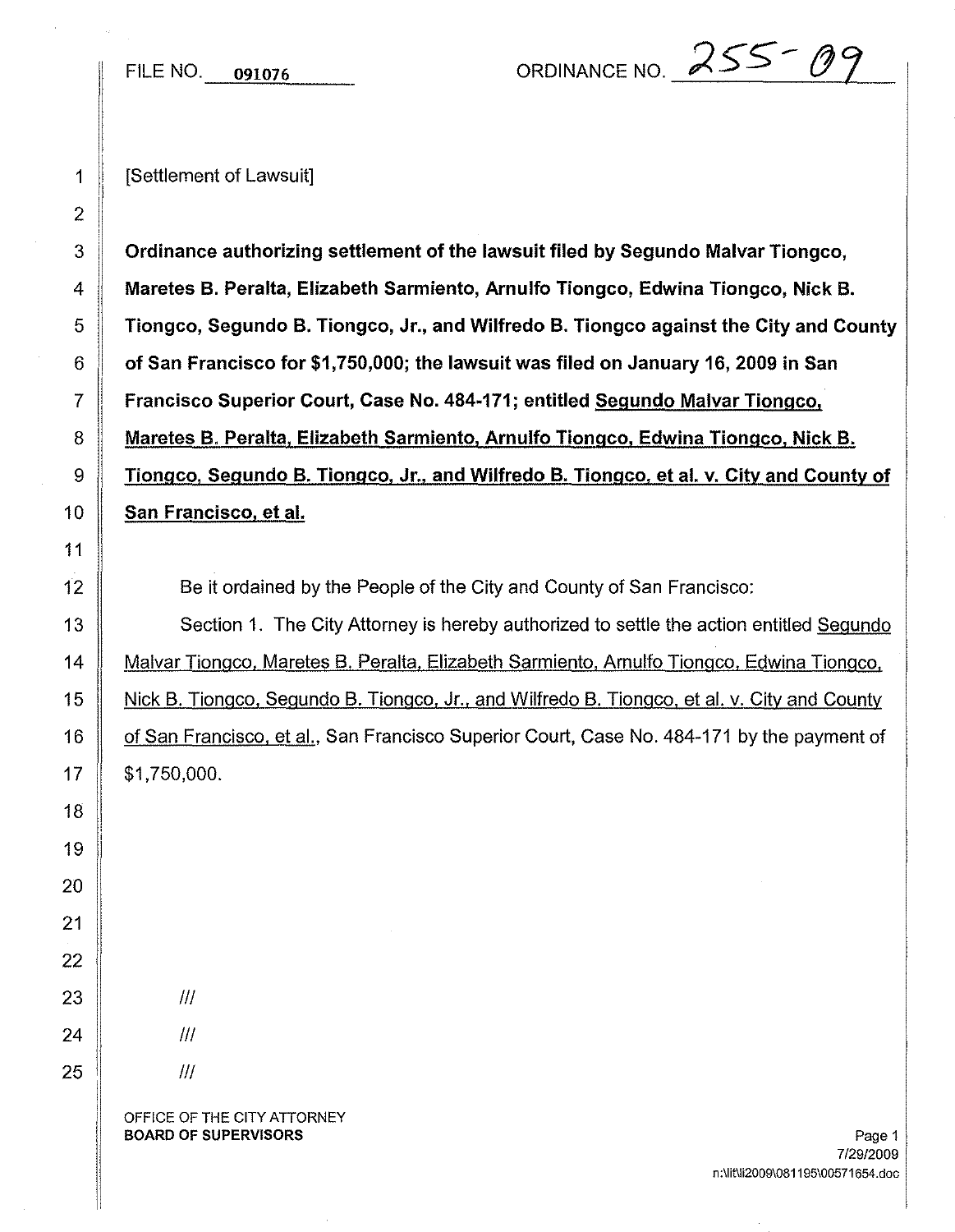1 Section 2. The above-named action was filed in San Francisco Superior Court on 2 January 16, 2009, and the following parties were named in the lawsuit: Segundo Malvar 3 | Tiongco, Maretes B. Peralta, Elizabeth Sarmiento, Arnulfo Tiongco, Edwina Tiongco, Nick B. 4 | Tiongco, Segundo B. Tiongco, Jr., and Wilfredo B. Tiongco, Plaintiffs vs. City and County of 5 | San Francisco, Defendant.

APPROVED AS TO FORM AND RECOMMENDED:

DENNIS J. HERRERA City Attorney

**I** <u>Sanne f</u><br>JOANNE HOEPEI **Chief Trial Deputy** 

FUNDS AVAILABLE:

**BEN ROSENFIELD** Controller

RECOMMENDED:

DEPARTMENT OF PUBLIC WORKS

**ED-REISKIN** 

**Director** 

OFFICE OF THE CITY ATTORNEY BOARD OF SUPERVISORS